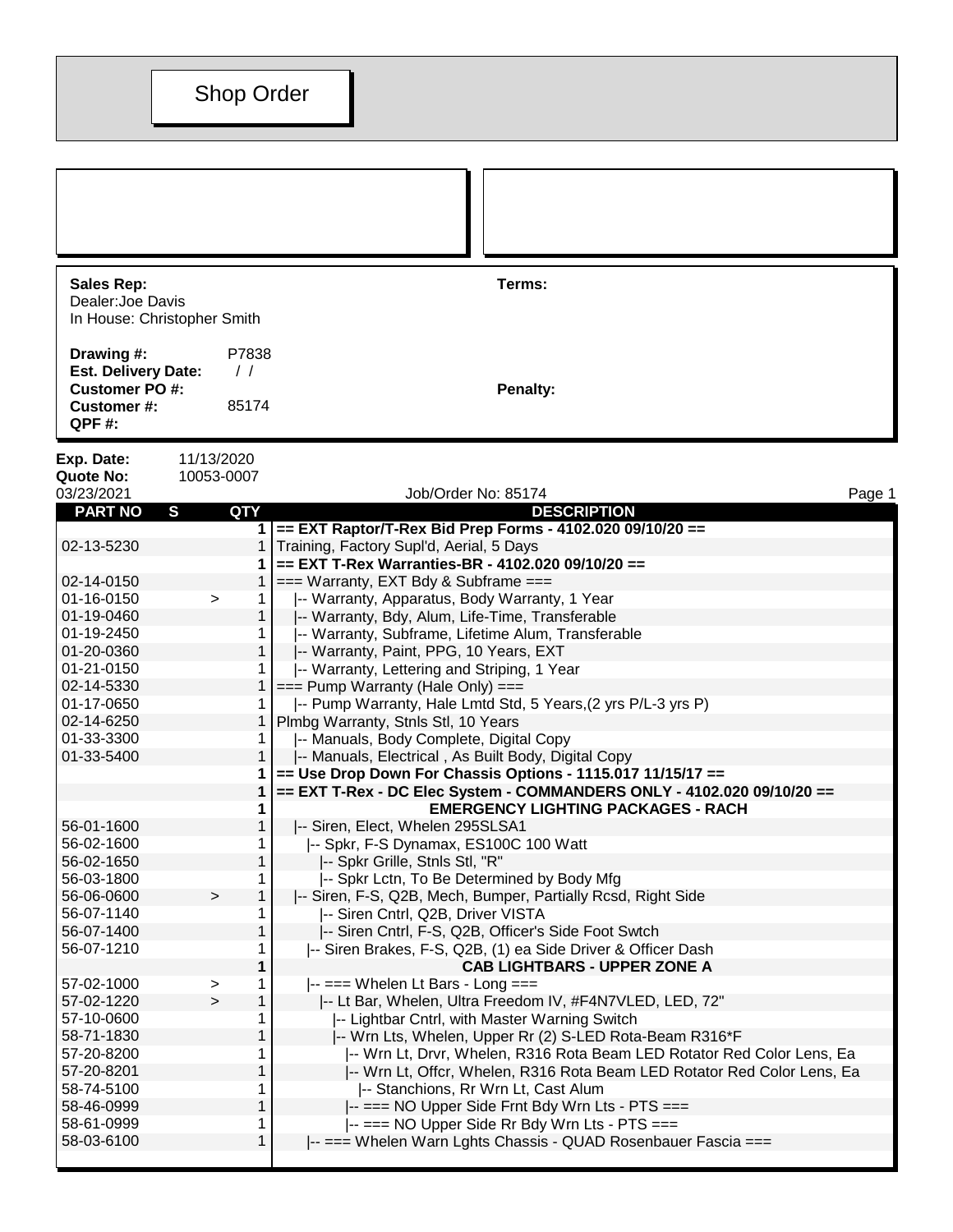| 03/23/2021     |                        | Job/Order No: 85174                                                                                  | Page 2 |
|----------------|------------------------|------------------------------------------------------------------------------------------------------|--------|
| <b>PART NO</b> | S<br>QTY               | <b>DESCRIPTION</b>                                                                                   |        |
| 58-03-6300     | 1                      | -- Wrn Lts, Whelen, Uppr Wing, (2) M6 LED                                                            |        |
| 57-20-1210     | 1                      | -- Wrn Lt, Drvr, Whelen, M6, Red LED, Clear Lens, Ea                                                 |        |
| 57-20-1211     | 1                      | -- Wrn Lt, Offcr, Whelen, M6, Red LED, Clear Lens, Ea                                                |        |
| 58-01-2140     | 2                      | -- Flange, Chrome, Wrn Lt, Whln, M6, Ea                                                              |        |
| 58-03-7300     | 1                      | -- Wrn Lts, Whelen, Inbrd Warn Lt, (2) M6 LED                                                        |        |
| 57-20-1210     | 1                      | -- Wrn Lt, Drvr, Whelen, M6, Red LED, Clear Lens, Ea                                                 |        |
| 57-20-1211     | 1                      | -- Wrn Lt, Offcr, Whelen, M6, Red LED, Clear Lens, Ea                                                |        |
| 58-01-2140     | 2                      | -- Flange, Chrome, Wrn Lt, Whln, M6, Ea                                                              |        |
| 58-09-2000     | 1                      | -- Wrn Lts, Whelen, Intrsct (2) M6 LED                                                               |        |
| 57-20-1210     | $\mathbf{1}$           | -- Wrn Lt, Drvr, Whelen, M6, Red LED, Clear Lens, Ea                                                 |        |
| 57-20-1211     | 1                      | I-- Wrn Lt, Offcr, Whelen, M6, Red LED, Clear Lens, Ea                                               |        |
| 58-01-2140     | 2                      | -- Flange, Chrome, Wrn Lt, Whln, M6, Ea                                                              |        |
| 58-26-2000     | 1                      | -- Wrn Lts, Whelen, Low Mid Bdy (2) M6 LED                                                           |        |
| 57-20-1210     | $\mathbf{1}$           | -- Wrn Lt, Drvr, Whelen, M6, Red LED, Clear Lens, Ea                                                 |        |
| 57-20-1211     | 1                      | -- Wrn Lt, Offcr, Whelen, M6, Red LED, Clear Lens, Ea                                                |        |
| 58-01-2140     | 2                      | -- Flange, Chrome, Wrn Lt, Whln, M6, Ea                                                              |        |
| 58-36-2000     | 1                      | -- Wrn Lts, Whelen, Low Rr Side (2) M6 LED                                                           |        |
| 57-20-1210     | 1                      | -- Wrn Lt, Drvr, Whelen, M6, Red LED, Clear Lens, Ea                                                 |        |
| 57-20-1211     | 1                      | I-- Wrn Lt, Offcr, Whelen, M6, Red LED, Clear Lens, Ea                                               |        |
| 58-01-2140     | 2                      | -- Flange, Chrome, Wrn Lt, Whln, M6, Ea                                                              |        |
| 58-81-2000     | 1                      | -- Wrn Lts, Whelen, Low Rr (2) M6 LED                                                                |        |
| 57-20-1210     | 1                      | -- Wrn Lt, Drvr, Whelen, M6, Red LED, Clear Lens, Ea                                                 |        |
| 57-20-1211     | 1                      |                                                                                                      |        |
|                |                        | -- Wrn Lt, Offcr, Whelen, M6, Red LED, Clear Lens, Ea<br>Elecal, Base, Multi-Plex, Weldon V-MUX Body |        |
| 50-08-1000     | 1<br>$\geq$            |                                                                                                      |        |
| 55-11-1100     | $\mathbf{1}$<br>$\geq$ | -- Dr Open/Hazard Wrn Lt, w/Chassis                                                                  |        |
| 55-13-1065     | $\mathbf{1}$<br>$\,$   | -- V-MUX Dr Open, Isolation, Body Main Cmpt Doors, On Vista Screen w/Accessories                     |        |
| 50-12-1092     | $\geq$<br>1            | Swtch Panel, Multiplex, Chassis Supplied                                                             |        |
| 50-15-1100     | 1                      | Batteries, With Supl'd Chs                                                                           |        |
| 50-15-3100     | 1                      | Battery Swtch, Mstr Disconnect, Chs Sppld                                                            |        |
| 50-41-6120     | $\,$                   | 1   Air Horns (2) 21" Round Grover Stutter Tone                                                      |        |
| 50-41-8140     | 1.                     | Air Horn Location (2) Recess Mounted, Outboard, 1 Ea Side                                            |        |
| 50-43-1000     | $\mathbf{1}$           | Air Horn Cntrls                                                                                      |        |
| 50-43-2000     | 1.                     | -- Air Horn Cntrl, Driver, Horn Ring, Air/Elec                                                       |        |
| 50-43-2300     | $\mathbf{1}$           | -- Air Horn Cntrl, Officer, Sgle Dash Swtch                                                          |        |
| 51-05-1100     | $\,$<br>1              | Dome Lt, Chassis Supl'd                                                                              |        |
| 51-05-6290     | $\mathbf 1$            | Lt, Engine Cmpt, Chassis Supl'd                                                                      |        |
| 51-05-6400     | 2                      | Lt, Pump Cmpt, 12 Volt LED With Swtch                                                                |        |
| 51-05-9000     | 2                      | -- Switch on Light Head                                                                              |        |
| 51-20-3010     | $\mathbf{1}$           | === 12-Volt Flood Lt Mntg, Pmpr/Tnkr, Location 1                                                     |        |
| 51-20-3020     |                        | 1 === 12-Volt Flood Lt Mntg, Pmpr/Tnkr, Location 2                                                   |        |
| 51-20-3030     | 1                      | === 12-Volt Flood Lt Mntg, Pmpr/Tnkr, Location 3                                                     |        |
| 52-01-1100     | $\mathbf{1}$           | Back Up Alarm, w/Chassis                                                                             |        |
| 53-01-1200     | 1                      | Marker Lts, LED, DOT Requirements                                                                    |        |
| 53-01-3000     | 1                      | Marker Lts, Flex Arm, Britax, Pair                                                                   |        |
| 53-02-1250     | 1                      | License Plate Brkt, Cast Prdts, LP0005-1-C w/ LED Lt                                                 |        |
| 53-03-0065     | 1                      | Whelen Rr DOT LED Ltng Pkg M6                                                                        |        |
| 53-03-2750     | 1.                     | -- Tail/Brake Lts, Whelen, LED, M6 (Pair)                                                            |        |
| 53-04-2750     | $\mathbf{1}$           | -- Turn Signals, Whelen, LED w/ Arrow, M6 (Pair)                                                     |        |
| 53-06-3550     | 1                      | -- Backup Lts, Whelen, LED, M6 (Pair)                                                                |        |
| 53-07-1210     | 1                      | -- Tail Lt Bezel, 4 Lts, Whln M6 (Pair), ABS Chrome                                                  |        |
| 53-05-1800     | 1                      | Turn Signals, Mid Bdy, LED Marker Lt (Pair)                                                          |        |
| 54-01-0650     | 1                      | $==$ LED Ground Lts - Aerial - MN $==$                                                               |        |
| 54-01-1220     | 1                      | -- Ground Lts, Frt Bumper, LED, Whelen 3SC0CDCR, Pair                                                |        |
| 54-02-1100     | 1                      | -- Ground Lts, Cab, Supl'd w/Custom Chassis                                                          |        |
| 54-03-1220     | 1                      | -- Ground Lts, Pump Panel, LED, Pr Whelen 3SC0CDCR                                                   |        |
| 54-03-1420     | 1                      | -- Ground Lts, Mid Body, LED, Whelen 3SC0CDCR, Pair                                                  |        |
| 54-03-1620     | 1                      | -- Ground Lts, Rr Step, LED, Whelen 3SC0CDCR, Pair                                                   |        |
| 54-03-1820     | 1                      | -- Ground Lts, Bhnd Rr Wheels, LED, Whelen 3SC0CDCR, Pair                                            |        |
| 54-04-1999     | 1                      | -- Lt Swtch, Ground Lts w/ Park Brake                                                                |        |
| 54-15-1290     | 4<br>$\,$              | Scene Lt, Whelen, M9LZC LED, w/Chr trim ring                                                         |        |
|                |                        |                                                                                                      |        |
|                |                        |                                                                                                      |        |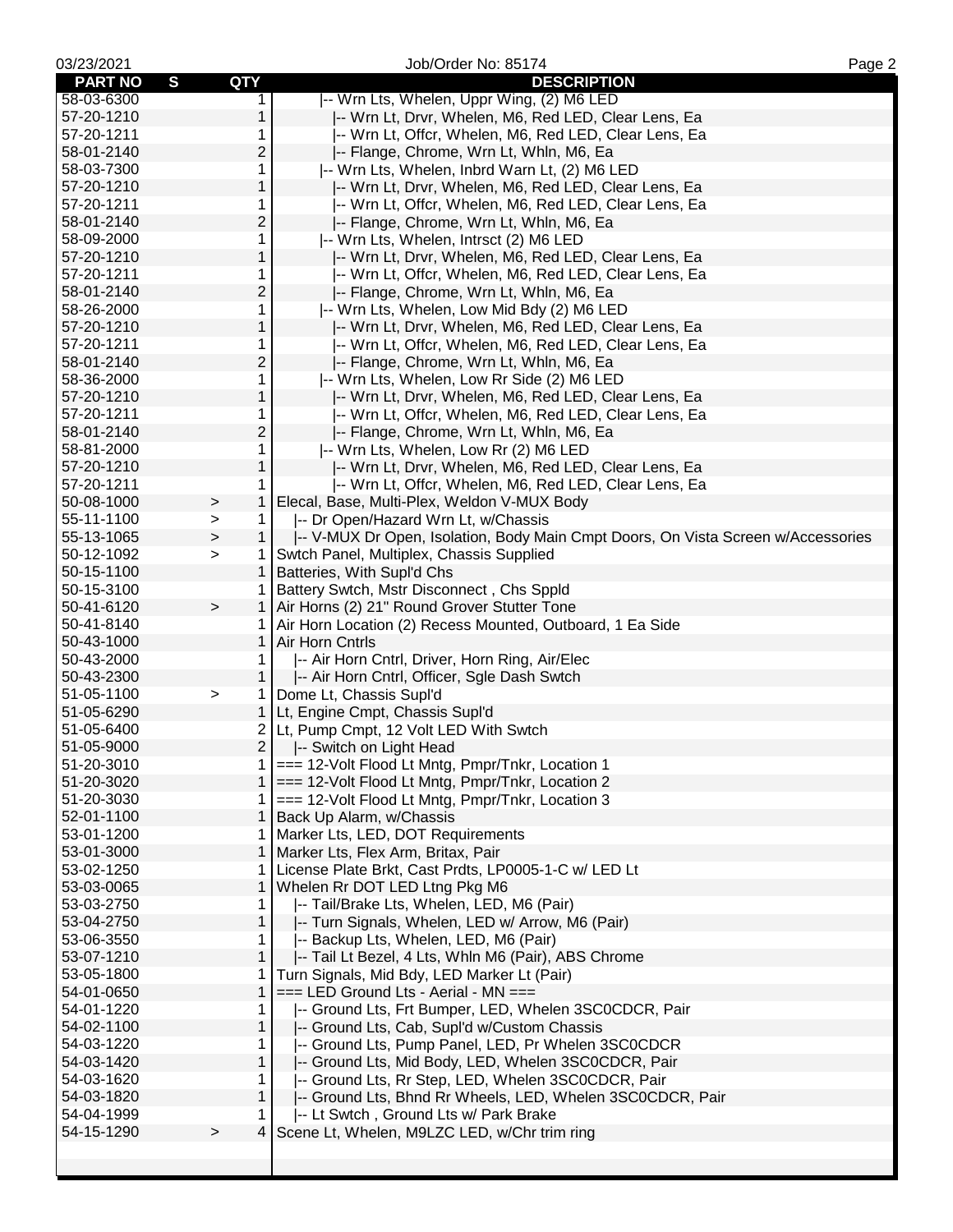| 03/23/2021                     |              |                | Job/Order No: 85174                                                   | Page 3 |
|--------------------------------|--------------|----------------|-----------------------------------------------------------------------|--------|
| $\mathbf{s}$<br><b>PART NO</b> | QTY          |                | <b>DESCRIPTION</b>                                                    |        |
| 54-15-5100                     |              | 1.             | -- Scene Lt Lctn, Left Side Of Cab                                    |        |
| 54-15-5200                     |              | 1              | -- Scene Lt Lctn, Right Side Of Cab                                   |        |
| 54-15-5500                     |              | 1              | -- Scene Lt Lctn, Left Side Of Bdy                                    |        |
| 54-15-1460                     |              | 1              | -- Scene\Warm Lt, Mntg Plate, Tread Plate                             |        |
| 54-15-5600                     |              | 1              | -- Scene Lt Lctn, Right Side Of Bdy                                   |        |
| 54-15-1460                     |              | 1              | -- Scene\Warm Lt, Mntg Plate, Tread Plate                             |        |
| 54-15-6494                     |              | 1.             | -- 3-Way Cntrl Swtch, Left Scene Lts, Driver & Officer VISTA/Pmp Pnl  |        |
| 54-15-6594                     |              | 1              | -- 3-Way Cntrl Swtch, Right Scene Lts, Driver & Officer VISTA/Pmp Pnl |        |
| 54-15-1280                     | $\, > \,$    | 2              | Scene Lt, Whelen, M6ZC LED, W/Chr. trim ring                          |        |
| 54-15-5700                     |              | $\overline{2}$ | -- Scene Lt Lctn, Rr Of Bdy                                           |        |
| 54-15-6694                     |              | 1.             | -- 3-Way Cntrl Swtch, Rr Scene Lts, Driver & Officer VISTA/Pmp Pnl    |        |
| 54-15-6700                     |              | $\mathbf{1}$   | -- Scene Lt Swtch, Rr Scene Lts, Auto w/ Reverse                      |        |
| 58-91-1200                     |              | 1              | Traffic Arrow, Whelen, 36" 500 Series 5MM LED, TAL65                  |        |
| 58-95-1300                     |              | 1              | Traffic Arrow Lt Mntg, Surface Mt, Rr Bdy                             |        |
|                                |              | 1              | $==$ EXT T-Rex Chassis Modifications - 4102.020 09/10/20 ==           |        |
| 10-01-1200                     | $\, > \,$    |                | 1 Vehicle Dimensions, Tndm Axle                                       |        |
| 10-02-1100                     |              |                | 1   Label, Data, Fluid Levels                                         |        |
| 10-02-1200                     |              |                | 1   Label, Data, Height x Length, Weight                              |        |
| 10-02-1300                     |              |                | 1   Label, Data, "No Ride" Rr Step                                    |        |
| 10-02-1400                     |              |                | 1   Label, Data, Tire Pressure                                        |        |
| 10-02-2100                     |              |                | 1 Label, Indicating Number of Seats                                   |        |
| 10-02-2500                     |              |                | 1   Label, "Caution: Do Not Wear Helmet While Seated"                 |        |
| 10-03-3102                     |              | 1              | Tow Devices, Supplied & Shipped Loose w/ Chassis, Install (Pair)      |        |
| 10-03-6120                     |              | 1              | Tow Plates (2), Rr Frame Rail, Abv Step, 3/4"x3"ID                    |        |
| 80-43-2400                     |              |                |                                                                       |        |
| 10-04-0400                     |              | 1<br>1         | -- Painting, Tow Plates, Blk                                          |        |
|                                |              |                | $====$ Commander 4000 Chassis Front Bumpers $====$                    |        |
| 10-04-0430<br>10-05-4328       |              | 1.             | -- Front Bumpers, 4000, Max Force 12"H, Max Force Wings               |        |
|                                |              | 1              | -- Frnt Bmpr, 4000, Max Force 12"H, T/P Apron, M/F Wings, 28" Extnsn  |        |
| 10-06-1652                     | $\geq$       | 1              | Tire Pressure Indicator, Tndm Axle, Commander, RWTG1235, EXT          |        |
| 10-07-1000                     |              | $\mathbf{1}$   | $====$ Chassis Exhaust Horizontal $====$                              |        |
| 10-08-1100                     |              |                | 1   Mud Flaps, Front Whls, w/ Chassis                                 |        |
| 10-08-2100                     |              |                | 1   Mud Flaps, Rr Whls, Blk, w/ Bdy                                   |        |
| 10-18-6000                     | $\,>$        | 1              | Cab Tilt Control, Cstm, Left Front Cmpt or Pump Panel                 |        |
|                                |              | $\mathbf 1$    | == EXT T-Rex Midship Pump&Plumbing - 4102.020 09/10/20 ==             |        |
| 20-09-3200                     |              | 1              | -- Pump, Hale, 8FG(R/F), 1 Stage, Midship                             |        |
| 20-09-3120                     | $\,$         | $\mathbf{1}$   | -- Pump Flow Rtng, Hale, 8FG(R/F), 2000 GPM                           |        |
| 22-03-1600                     |              | 1.             | -- Intk, Ungated, 6", LH Side                                         |        |
| 22-41-5700                     |              | $\mathbf 1$    | -- Cap, 6", Chrome Long Hndl                                          |        |
| 22-03-2600                     |              | 1              | -- Intk, Ungated, 6", RH Side                                         |        |
| 22-41-5700                     |              | 1              | -- Cap, 6", Chrome Long Hndl                                          |        |
| 20-14-2200                     | >            | 1              | -- Pump Seal, Mech, Hale                                              |        |
| 20-14-3100                     |              | 1              | -- Pump Shift, Hale, Elec/Pneumatic, Midship                          |        |
| 20-29-1200                     | $\geq$       | 1              | -- Primer, Trident Air Primer, Automatic                              |        |
| 20-29-1252                     |              | 1              | -- Primer Control - Main Pump Manual Push Button                      |        |
|                                |              | 1              | <b>STAINLESS STEEL PUMP PLUMBING *</b>                                |        |
| 21-00-2000                     |              | 1              | -- Screens/Anodes, Pump                                               |        |
| 21-00-3300                     |              | 1              | -- Piping, Stnls Stl - 1250 GPM & Up                                  |        |
| 21-01-0200                     | $\mathbf{I}$ | 1              | -- Pump Drain, Master, Manifold, Push Pull Type                       |        |
| 21-01-5500                     |              | 1              | -- Intk Manifold, Stnls Stl                                           |        |
| 21-01-6500                     |              | 1              | -- Dschg Manifold, Stnls Stl                                          |        |
| 21-01-7100                     |              | 1              | -- Painting, Pump & Piping, Silver                                    |        |
| 21-01-8100                     |              | 1              | -- Threads, National Hose (NST)                                       |        |
| 22-51-5275                     |              | 1              | -- Tank-To-Pump, Water Tank, 3" Vlv/3" Piping, T-Rex                  |        |
| 22-50-0100                     |              | 1              | -- Single Tank to Pump Control - Pump Operator's Panel                |        |
| 24-62-2320                     |              | 1              | -- Vlv Mfger, ELK, (3"), Electric                                     |        |
| 22-55-5510                     |              | 1              | -- Intk VIv Cntrl, ELK, Electric, APEX 100                            |        |
| 23-02-1300                     |              | 1              | -- Tank Fill/Cooling Line, Water Tank, 2"                             |        |
| 24-62-2220                     |              | 1              | -- Vlv Mfger, ELK, (2"), Electric                                     |        |
| 22-55-5510                     |              | 1              | -- Intk VIv Cntrl, ELK, Electric, APEX 100                            |        |
| 27-10-3500                     | $\,$         | 1              | -- Pressure Gvrnr, FRC, In-Cntrl, w/Bdy, TGA400                       |        |
|                                |              |                |                                                                       |        |
|                                |              |                |                                                                       |        |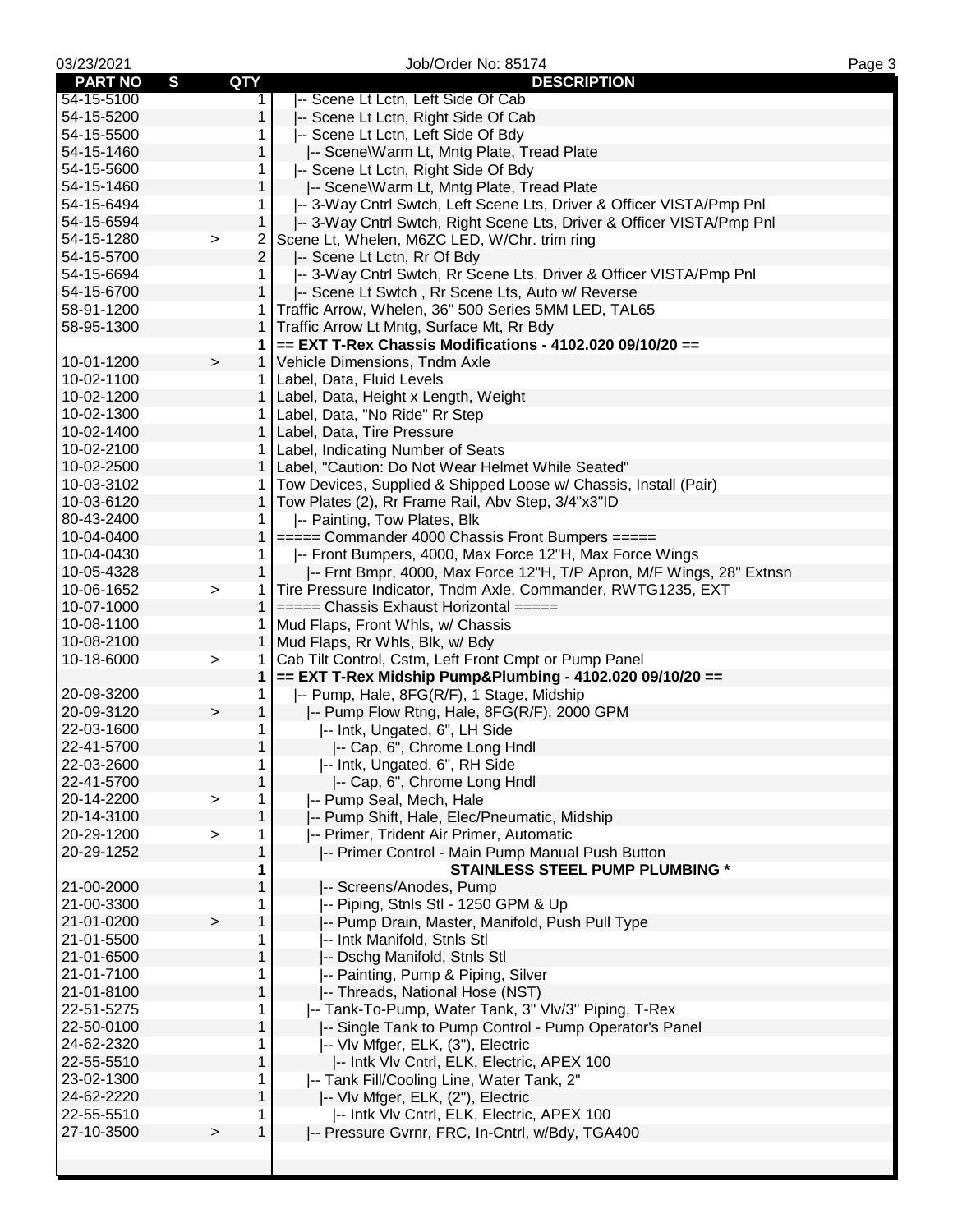| 03/23/2021     |             |              |                | Job/Order No: 85174                                                          | Page 4 |
|----------------|-------------|--------------|----------------|------------------------------------------------------------------------------|--------|
| <b>PART NO</b> | S           | <b>QTY</b>   |                | <b>DESCRIPTION</b>                                                           |        |
| 20-30-3100     |             |              | $\mathbf 1$    | -- Pump Instln, Midship Split-Shaft, By Bdy Bldr                             |        |
| 20-31-1012     |             |              | 1              | Fire Pump & Aerial Testing - T-Rex / Raptor                                  |        |
| 20-31-1252     |             |              | 1              | -- Pump / Aerial Test, Raptor/T-Rex, UL                                      |        |
| 20-31-1500     |             |              | $\mathbf{1}$   | -- Pump Test, Label                                                          |        |
| 20-31-3200     |             |              |                | 1 Dump-Relief VIv, Suction Side, ELK #40, NST                                |        |
| 20-31-4110     |             |              |                | 1   Pump Cooler, Bypass-To-Tank, 3/8", IC Mini-Twist Handle                  |        |
| 20-31-5110     |             |              |                | 1   Heat Exchanger, Engine, Hook-Up Only, IC Mini-Twist Handle               |        |
| 22-12-1100     |             |              | $\mathbf{1}$   | Intk, Aux, Gtd, 2-1/2", NST, Left Side                                       |        |
| 21-01-2502     |             |              | 1.             | -- Drain/Bleeder, IC Lift-Up, Mnl 1/4 Turn - Spec Only                       |        |
| 22-41-1100     |             |              | 1              | -- Plug, 2-1/2", Chrome Rocker Lug, w/Chain                                  |        |
| 24-62-2254     |             | $\, >$       | $\mathbf{1}$   | -- VIv Mfger, ELK (2-1/2"), Manual, Swing Type, Adjacent                     |        |
| 22-55-5020     |             |              | $\mathbf{1}$   | -- Intk VIv Cntrl, ELK, Mnl Swing Type-Adjacent                              |        |
| 23-05-4200     |             | $\geq$       | $\mathbf{1}$   | Dschgs, (2) 1-1/2" NST Frnt Bmpr Crosslays, (200' X 1 3/4" Hose Capacity Ea) |        |
| 21-01-2200     |             |              | $\overline{c}$ | -- Drain/Bleeder, Class 1, Automatic                                         |        |
| 23-05-9302     |             |              | 1              | -- Bumper Crosslay Hosebed, Full Width, (2) 200' 1-3/4", EXT                 |        |
| 10-04-3180     |             |              | 1              | -- Bumper Cmpt Door, Alum T/P, Raised Full Width                             |        |
| 23-16-2900     |             |              | 1.             | -- Crosslay/Speedlay, Equipment Securement, NFPA                             |        |
| 24-61-2222     |             |              | $\overline{c}$ | -- Vlv Mfger, ELK, (2"), Electric                                            |        |
| 24-54-4020     |             |              | $\overline{2}$ | -- VIv Cntrl, ELK, Electric, APEX200 w/Pressure                              |        |
| 27-03-9100     |             |              | $\overline{c}$ | -- Meter, Pressure, English, PSI                                             |        |
| 23-09-4100     |             |              | 1              | Dschg, 2-1/2", Left Side, Pump Panel, NST                                    |        |
| 21-01-2502     |             |              | 1              | -- Drain/Bleeder, IC Lift-Up, Mnl 1/4 Turn - Spec Only                       |        |
| 24-02-1200     |             |              | 1              | -- Elbow, 2-1/2"F x 2-1/2" NST M, Chrome                                     |        |
| 24-03-1400     |             |              | $\mathbf{1}$   | -- Cap, 2-1/2", NST Chrome, Rocker Lug, w/Chain                              |        |
| 24-61-2272     |             |              | 1.             | -- VIv Mfger, ELK, (2-1/2"), Electric                                        |        |
| 24-54-4020     |             |              | 1              | -- VIv Cntrl, ELK, Electric, APEX200 w/Pressure                              |        |
| 27-03-9100     |             |              | 1.             | I-- Meter, Pressure, English, PSI                                            |        |
| 23-10-4100     |             |              | $\mathbf{1}$   | Dschg, 2-1/2", Right Side, Pump Panel, NST                                   |        |
| 21-01-2502     |             |              | 1              | -- Drain/Bleeder, IC Lift-Up, Mnl 1/4 Turn - Spec Only                       |        |
| 24-02-1200     |             |              | 1              | -- Elbow, 2-1/2"F x 2-1/2" NST M, Chrome                                     |        |
| 24-03-1400     |             |              | 1              | -- Cap, 2-1/2", NST Chrome, Rocker Lug, w/Chain                              |        |
| 24-61-2272     |             |              | $\mathbf 1$    | -- VIv Mfger, ELK, (2-1/2"), Electric                                        |        |
| 24-54-4020     |             |              | 1.             | -- VIv Cntrl, ELK, Electric, APEX200 w/Pressure                              |        |
| 27-03-9100     |             |              | 1              | -- Meter, Pressure, English, PSI                                             |        |
| 23-10-6100     |             |              | 1              | Dschg, 4", Right Side, Pump Panel, NST                                       |        |
| 21-01-2502     |             |              | 1              | -- Drain/Bleeder, IC Lift-Up, Mnl 1/4 Turn - Spec Only                       |        |
| 24-02-2600     |             |              | $\mathbf{1}$   | -- Elbow, LW Alum, 5" Storz x 4"F                                            |        |
| 24-03-2200     |             |              | $\mathbf{1}$   | -- Cap, LW Alum, 5" Storz, w/Cable                                           |        |
| 24-61-2422     |             |              | 1.             | -- VIv Mfger, ELK, (4"), Electric                                            |        |
| 24-54-4020     |             |              | $\mathbf{1}$   | -- VIv Cntrl, ELK, Electric, APEX200 w/Pressure                              |        |
| 27-03-9100     |             |              | 1              | -- Meter, Pressure, English, PSI                                             |        |
| 24-10-1300     |             | >            | 1              | Aerial Dschg/Inlet, 4", Rear, 4" NSTM w/4" Cap, 1-1/2" Drain                 |        |
| 21-01-2500     |             |              | 1              | -- Drain/Bleeder, IC Lift-Up, Mnl 1/4 Turn                                   |        |
| 24-03-1700     |             |              | $\mathbf{1}$   | -- Cap, 4", Chrome, Rocker Lug, w/Chain                                      |        |
| 24-10-1310     |             |              | 1              | -- Waterway, 4" Butterfly VIv, Air Oprtd, Below Swivel                       |        |
| 24-61-2424     |             |              | 1              | -- Vlv Mfger, ELK, (4"), Electric                                            |        |
| 24-54-4030     |             |              | 1              | -- VIv Cntrl, ELK, Electric, APEX300 w/Pressure & Flow                       |        |
| 27-03-9100     |             |              | 1              | -- Meter, Pressure, English, PSI                                             |        |
| 27-03-9500     |             |              | 1              | -- Meter, Flow, US Customary, GPM                                            |        |
| 27-05-1202     |             |              | 1              | -- Flowmeter, FRC, InSight, Aerial Turntable, T-Rex                          |        |
|                |             |              | 1              | == EXT T-Rex - Side Mount Pump Cmpt - 4102.020 09/10/20 ==                   |        |
| 26-02-1680     |             |              | 1              | Pump Enc, Side Mt, Extrd Alum, T-Rex                                         |        |
| 33-66-1102     |             |              | 1              | -- Step, Fldg, T-Rex, Left Side, Turntable Access, Integral LED Lts          |        |
| 40-96-1750     | $\mathbf s$ | $\geq$       | $\mathbf{1}$   | -- Access Ladder, Aerial, LH, Swing Out & Down, 14"W, T-Rex                  |        |
| 54-10-1312     |             |              | 2              | -- Step Lt, Access Ladder, OSS Access, 8" LED, Plshd Bzl, Ea                 |        |
| 41-45-1210     |             | $\mathbf{I}$ | $\mathbf 1$    | -- Handrails, T-Rex, Left Side, Turntable Access, Five (5)                   |        |
| 26-30-1110     |             |              | 1.             | Rng Brd, LH Pump Panel, Alum T/P, SM Aerial                                  |        |
| 26-30-3010     |             |              | $\mathbf{1}$   | -- Step, Slide-Out, Alum Grating, LH Pump Panel, Pin & Slot, EXT             |        |
| 26-30-1150     |             |              | 1              | Rng Brd, RH Pump Panel, Alum T/P, SM                                         |        |
| 26-35-3210     |             |              |                | 1   Pump Panel, Stnls Stl, LH/RH, SM, EXT                                    |        |
|                |             |              |                |                                                                              |        |
|                |             |              |                |                                                                              |        |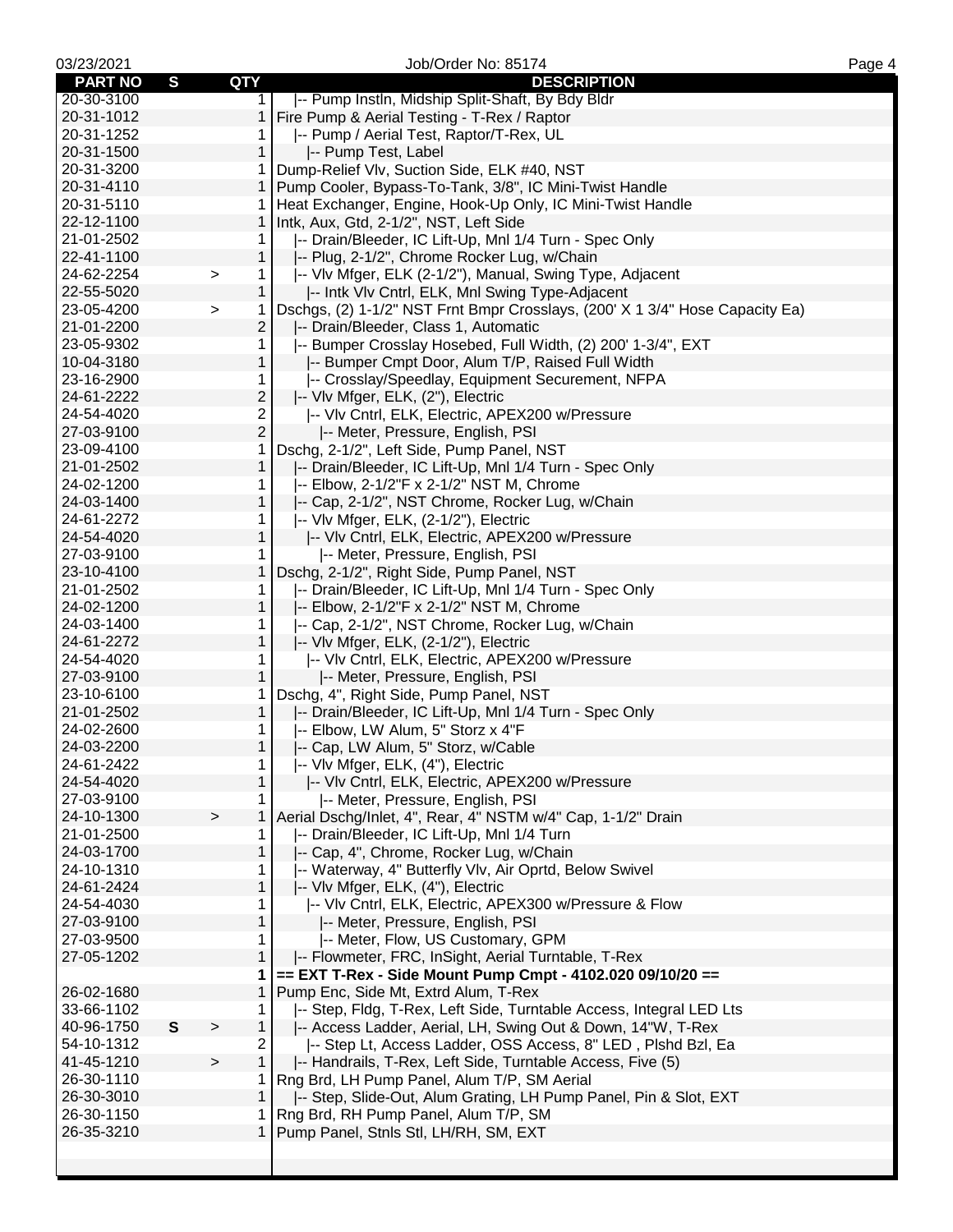| 03/23/2021     |   |             |                     | Job/Order No: 85174                                                        | Page 5 |
|----------------|---|-------------|---------------------|----------------------------------------------------------------------------|--------|
| <b>PART NO</b> | S | QTY         |                     | <b>DESCRIPTION</b>                                                         |        |
| 26-35-1100     |   |             | 1.                  | -- Pump Panel, Bltd, LH                                                    |        |
| 26-35-1149     |   |             | $\mathbf{1}$        | -- === NO LH Lower Recessed Pump Panel - PTS ===                           |        |
| 26-35-1200     |   |             | 1.                  | -- Pump Panel, Bltd, RH                                                    |        |
| 26-35-1249     |   |             | 1                   | -- === NO RH Lower Recessed Pump Panel - PTS ===                           |        |
| 26-35-6100     |   | $\,$        | 1                   | Pump Control Panel, LogicColor, Pumper/Tanker/Aerial                       |        |
| 26-55-1100     |   |             |                     | 1   Labels, Test Data and Safety Placards                                  |        |
| 26-55-2410     |   |             |                     | 1   Labels, IC Color Coded, EXT                                            |        |
| 26-56-1159     |   |             |                     | 1 Pump Panel LED Lt, Midship LH, 27" / 9" FRC Sunstrip, w/ Swtch, T-Rex    |        |
| 26-56-1262     |   |             |                     | 1 Pump Panel LED Lt, Midship RH, 36" FRC Sunstrip, w/ Swtch, T-Rex         |        |
| 27-01-3300     |   |             |                     | 1   Mstr Gauges, FRC, In-Control, Digital, Pres/Vacuum                     |        |
| 27-01-4100     |   | $\geq$      | 1.                  | Gauge, Test Taps                                                           |        |
| 27-35-1100     |   |             | 1.                  | Water Tank Gauge, FRC, TankVision Pro 300, Pump Panel WLA300-A00           |        |
|                |   |             | 1                   | == EXT T-Rex TA 115 RMA w/ Chute - 4102.020 09/10/20 ==                    |        |
| 25-28-2102     |   |             | 1                   |                                                                            |        |
|                |   |             |                     | Water Tank, 300 Gal, Aerial, Poly, Rect, T-Rex                             |        |
| 25-42-1100     |   | $\,$        | $\mathbf 1$         | -- Water Tank, Base Specs, Poly                                            |        |
| 25-42-1190     |   |             | $\mathbf{1}$        | -- Water Tank, Manufacturer, No Preference, Poly                           |        |
| 25-44-1700     |   |             | 1                   | -- Water Tank, Fill Tower, 10" x 10", EXT                                  |        |
| 25-50-1400     |   |             | 1                   | -- Water Tank Clean-out & Plug, 3"                                         |        |
|                |   |             | 1                   | AERIAL BODY - T-REX 115 RMA TANDEM AXLE - EXT                              |        |
| 00-01-5100     |   |             | $\mathbf{1}$        | -- Chs Requirements, Ladder                                                |        |
| 00-01-6170     |   |             | 1                   | -- Bdy Requirements, Platform, T-Rex                                       |        |
| 00-01-5190     |   | $\, > \,$   | 1                   | -- Outrigger Pad Storage, Dual, One (1) Each Side                          |        |
| 00-01-5204     |   | $\,<\,$ $>$ | $\mathbf{1}$        | -- Harness, Safety, Pac Mule, Four (4), Provd'd By Bdy Bldr                |        |
|                |   |             |                     | Available sizes are: M, L, XL, & XXL.                                      |        |
|                |   |             |                     |                                                                            |        |
|                |   |             |                     | If sizes are not specified, the following will be provided:                |        |
|                |   |             |                     | $(1) - L$                                                                  |        |
|                |   |             |                     | $(2) - XL$                                                                 |        |
|                |   |             |                     | $(1) - XXL$                                                                |        |
|                |   |             |                     |                                                                            |        |
| 00-01-5212     |   |             | 1                   | -- Size, Safety Harness, Large, 34"-40" Waist                              |        |
| 00-01-5214     |   |             | $\overline{c}$      | -- Size, Safety Harness, X-Large, 42"-50" Waist                            |        |
| 00-01-5216     |   |             | 1                   | -- Size, Safety Harness, XX-Large, 52"&Up Waist                            |        |
| 30-01-2080     |   |             | $\mathbf{1}$        | -- Bdy Const - Rosenbauer EXT - T-Rex Aerial                               |        |
| 30-01-2250     |   |             | 1                   | -- Electrolysis Corrosion Cntrl                                            |        |
| 30-02-1960     |   |             | $\mathbf{1}$        | -- Side Body Header, Alum, Pntd, Tndm Axle, EXT                            |        |
| 44-06-1200     |   |             |                     | -- Whi Well Panel, Alum, Pntd, Tndm Axle                                   |        |
| 44-06-4320     |   |             | 1<br>$\overline{2}$ |                                                                            |        |
|                |   |             |                     | -- Fenderette, Polished Stainless Steel, EXT                               |        |
| 40-40-5400     |   |             | 1.                  | -- Bdy Sub-Structure, EXT, Tndm Axle, T-Rex                                |        |
| 44-06-5220     |   |             | $\mathbf{1}$        | -- Outrigger Bdy Panels w/ Secondary Covers, Alum, Pntd, T-Rex             |        |
| 30-01-3130     |   | $\geq$      | 1                   | -- Cover, Outrigger, Pntd Alum                                             |        |
|                |   |             | 1                   | CHUTE HOSEBED - T-REX 115 RMA SINGLE AXLE - EXT                            |        |
| 41-39-1160     |   |             | 1.                  | -- Hosebed, Aerial, Rr, Chute Design, EXT, T-Rex                           |        |
| 41-39-2170     |   |             | 1                   | -- Hosebed, Grating, Extrd Alum, Aerial, EXT, T-Rex                        |        |
| 41-40-2300     |   |             | 1.                  | -- Hosebed Cvr, Vinyl & Hngd Alum T/P, Chute T-Rex 115' RMA                |        |
| 40-42-8144     |   |             | 1                   | Hngd/Roll Up Combo, T-Rex 115' RMA, Right Side Chute                       |        |
| 30-02-1880     |   |             | 1                   | -- Drs, Hngd/Roll-Up Combination Specs, T-Rex, EXT                         |        |
| 30-02-1260     |   | $\, > \,$   | $\overline{4}$      | -- Dr Strap, EZ-Pull Down, Ea                                              |        |
| 30-02-1521     |   | $\geq$      | 6                   | -- Dr Handle, Eberhard 21100 Series, Black, Hngd Drs (Ea)                  |        |
| 40-42-8060     |   |             | 1                   | -- 100" OAW, 25"/10", Full Dpth/Half Dpth, Full Lngth Chute T-Rex 115' RMA |        |
|                |   |             | 1                   | <b>LEFT SIDE COMPARTMENTATION</b>                                          |        |
| 40-64-4930     |   | $S < \gt$   | 1                   | -- L1 Abv Frnt Tndm, Uppr Cmpt, Roll Up Otsd Cmpt, 49"                     |        |
|                |   |             |                     | 49" Wide Compartment                                                       |        |
|                |   |             |                     |                                                                            |        |
| 44-40-1020     |   |             | $\overline{c}$      | -- Vents, Compts, Louvers (Ea)                                             |        |
| 55-01-3605     |   |             | $\mathbf{1}$        | -- RBA InVisiLight, 17" Rcsd, ShvIng, Sides (2) Ea Cmpt, EXT               |        |
| 55-01-3650     |   |             | 1                   | -- === NO RBA InVisiLight, Ceiling, EXT - PTS ===                          |        |
| 55-06-1100     |   |             | 1                   | -- Cmpt Lt, Dr Swtch, Auto, Ea                                             |        |
| 40-65-4930     |   | $S < \gt$   | $\mathbf{1}$        | -- L2 Abv Rr Tndm, Uppr Cmpt, Roll Up Otsd Cmpt, 49"                       |        |
|                |   |             |                     |                                                                            |        |
|                |   |             |                     | 49" Wide Compartment                                                       |        |
|                |   |             |                     |                                                                            |        |
|                |   |             |                     |                                                                            |        |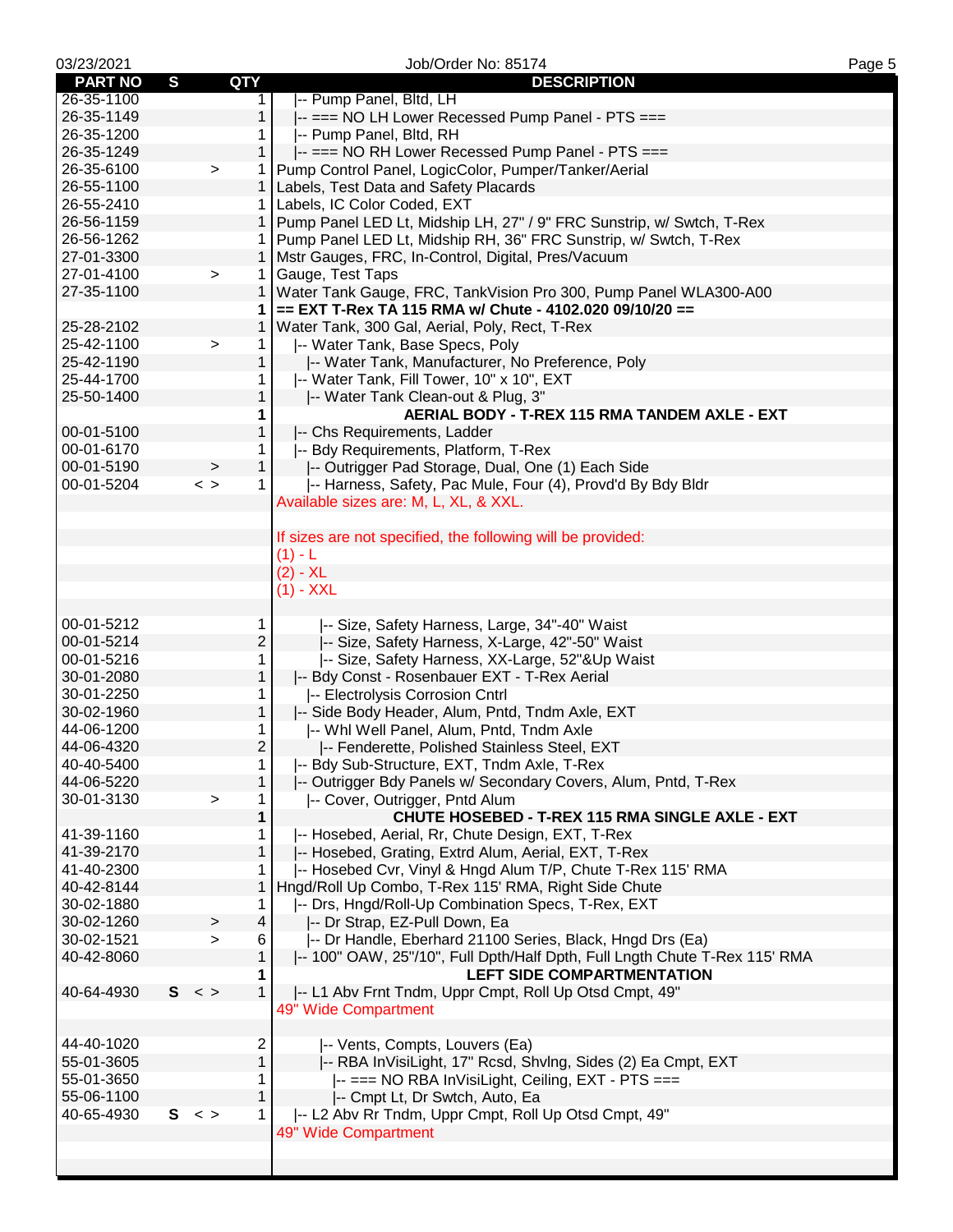| 03/23/2021     |              |                           | Job/Order No: 85174                                                  | Page 6 |
|----------------|--------------|---------------------------|----------------------------------------------------------------------|--------|
| <b>PART NO</b> | $\mathbf{s}$ | <b>QTY</b>                | <b>DESCRIPTION</b>                                                   |        |
| 44-40-1020     |              | $\overline{2}$            | -- Vents, Compts, Louvers (Ea)                                       |        |
| 55-01-3605     |              | $\mathbf{1}$              | -- RBA InVisiLight, 17" Rcsd, ShvIng, Sides (2) Ea Cmpt, EXT         |        |
| 55-01-3650     |              | 1                         | -- === NO RBA InVisiLight, Ceiling, EXT - PTS ===                    |        |
| 55-06-1100     |              | $\mathbf{1}$              | -- Cmpt Lt, Dr Swtch, Auto, Ea                                       |        |
|                |              |                           |                                                                      |        |
| 40-67-4954     |              | $S < \gt$<br>$\mathbf{1}$ | -- L3 Bhnd Rr Whls, Full Ht Cmpt, Hngd Dble Drs, 49-1/2"             |        |
|                |              |                           | 49-1/2" Wide Compartment                                             |        |
|                |              |                           |                                                                      |        |
| 44-40-1020     |              | $\overline{2}$            | -- Vents, Compts, Louvers (Ea)                                       |        |
| 55-01-3625     |              | 1                         | -- RBA InVisiLight, 56" Rcsd, ShvIng, Sides (2) Ea Cmpt, EXT         |        |
| 55-01-3650     |              | $\mathbf{1}$              |                                                                      |        |
|                |              |                           | -- === NO RBA InVisiLight, Ceiling, EXT - PTS ===                    |        |
| 55-06-1100     |              | 1                         | -- Cmpt Lt, Dr Swtch, Auto, Ea                                       |        |
| 40-68-1510     |              | $\mathbf{1}$<br>S <       | -- L4 Abv & Ahd Rr Outrigger, Uppr Cmpt, Hngd Sngl Dr, 15.5"         |        |
|                |              |                           | 15.5" Wide Compartment                                               |        |
|                |              |                           |                                                                      |        |
| 44-40-1020     |              | 2                         | -- Vents, Compts, Louvers (Ea)                                       |        |
| 55-01-3605     |              | $\mathbf{1}$              |                                                                      |        |
|                |              |                           | -- RBA InVisiLight, 17" Rcsd, ShvIng, Sides (2) Ea Cmpt, EXT         |        |
| 55-01-3650     |              | 1.                        | -- === NO RBA InVisiLight, Ceiling, EXT - PTS ===                    |        |
| 55-06-1100     |              | 1                         | -- Cmpt Lt, Dr Swtch, Auto, Ea                                       |        |
| 40-68-1525     |              | S <<br>$\mathbf{1}$       | -- L5 Abv & Bhnd Rr Outrigger, Uppr Cmpt, Hngd Sngl Dr, 10 1/2"      |        |
|                |              |                           | 10.5" Wide Compartment                                               |        |
|                |              |                           |                                                                      |        |
|                |              |                           |                                                                      |        |
| 44-40-1020     |              | $\overline{2}$            | -- Vents, Compts, Louvers (Ea)                                       |        |
| 55-01-1710     |              | 1                         | -- Cmpt Lt, Wall, Rcsd LED, (1) Ea Cmpt, Truck-Lite Super 44         |        |
| 55-06-1100     |              | $\mathbf{1}$              | -- Cmpt Lt, Dr Swtch, Auto, Ea                                       |        |
|                |              | 1                         | <b>RIGHT SIDE COMPARTMENTATION</b>                                   |        |
| 40-72-1910     |              | S <<br>$\mathbf{1}$       | -- R1 Ahd Rr Whls, Low Cmpt, Hngd Sngl Dr, 19"                       |        |
|                |              |                           | 19" Wide Compartment                                                 |        |
|                |              |                           |                                                                      |        |
|                |              |                           |                                                                      |        |
| 44-40-1020     |              | $\overline{2}$            | -- Vents, Compts, Louvers (Ea)                                       |        |
| 55-01-1710     |              | $\mathbf{1}$              | -- Cmpt Lt, Wall, Rcsd LED, (1) Ea Cmpt, Truck-Lite Super 44         |        |
| 55-06-1100     |              | 1.                        | -- Cmpt Lt, Dr Swtch, Auto, Ea                                       |        |
| 40-74-4930     |              | S <<br>$\mathbf{1}$       | -- R2 Abv Frnt Tndm, Uppr Cmpt, Roll Up Otsd Cmpt, 49"               |        |
|                |              |                           | 49" Wide Compartment                                                 |        |
|                |              |                           |                                                                      |        |
|                |              |                           |                                                                      |        |
| 44-40-1020     |              | 2                         | -- Vents, Compts, Louvers (Ea)                                       |        |
| 55-01-3605     |              | $\mathbf 1$               | -- RBA InVisiLight, 17" Rcsd, ShvIng, Sides (2) Ea Cmpt, EXT         |        |
| 55-01-3650     |              | 1                         | -- === NO RBA InVisiLight, Ceiling, EXT - PTS ===                    |        |
| 55-06-1100     |              | $\mathbf{1}$              | -- Cmpt Lt, Dr Swtch, Auto, Ea                                       |        |
| 40-75-4930     |              | S <<br>1                  | -- R3 Abv Rr Tndm, Uppr Cmpt, Roll Up Otsd Cmpt, 49"                 |        |
|                |              |                           | 49" Wide Compartment                                                 |        |
|                |              |                           |                                                                      |        |
|                |              |                           |                                                                      |        |
| 44-40-1020     |              | $\overline{2}$            | -- Vents, Compts, Louvers (Ea)                                       |        |
| 55-01-3605     |              | $\mathbf 1$               | -- RBA InVisiLight, 17" Rcsd, ShvIng, Sides (2) Ea Cmpt, EXT         |        |
| 55-01-3650     |              | $\mathbf{1}$              | -- === NO RBA InVisiLight, Ceiling, EXT - PTS ===                    |        |
| 55-06-1100     |              | 1                         | -- Cmpt Lt, Dr Swtch, Auto, Ea                                       |        |
| 40-77-4954     |              | 1<br>$S < \gt$            | I-- R4 Bhnd Rr Whls, Full Ht Cmpt, Hngd Dble Drs, 49-1/2"            |        |
|                |              |                           | 49-1/2" Wide Compartment                                             |        |
|                |              |                           |                                                                      |        |
|                |              |                           |                                                                      |        |
| 44-40-1020     |              | $\overline{2}$            | -- Vents, Compts, Louvers (Ea)                                       |        |
| 55-01-3625     |              | $\mathbf{1}$              | -- RBA InVisiLight, 56" Rcsd, Shvlng, Sides (2) Ea Cmpt, EXT         |        |
| 55-01-3650     |              | 1                         | -- === NO RBA InVisiLight, Ceiling, EXT - PTS ===                    |        |
| 55-06-1100     |              | 1                         | -- Cmpt Lt, Dr Swtch, Auto, Ea                                       |        |
| 40-78-2310     |              | S <<br>$\mathbf{1}$       | -- R5 Abv & Bhnd Rr Outrigger, Uppr Cmpt, Hngd Sngl Dr, 23.5"        |        |
|                |              |                           |                                                                      |        |
|                |              |                           | 23.5" Wide Compartment                                               |        |
|                |              |                           |                                                                      |        |
| 44-40-1020     |              | $\overline{2}$            | -- Vents, Compts, Louvers (Ea)                                       |        |
| 55-01-1710     |              | 1                         | -- Cmpt Lt, Wall, Rcsd LED, (1) Ea Cmpt, Truck-Lite Super 44         |        |
| 55-06-1100     |              | 1                         | -- Cmpt Lt, Dr Swtch, Auto, Ea                                       |        |
| 40-95-3100     |              | $\mathbf{1}$              | Rr Aerial Bdy Configuration, Roll Up Dr, EXT                         |        |
| 55-01-3010     |              | 1                         | -- Cmpt Lt, Wall, Surface Mnt, LED, (1) Ea Cmpt, Truck-Lite Super 44 |        |
|                |              |                           |                                                                      |        |
|                |              |                           |                                                                      |        |
|                |              |                           |                                                                      |        |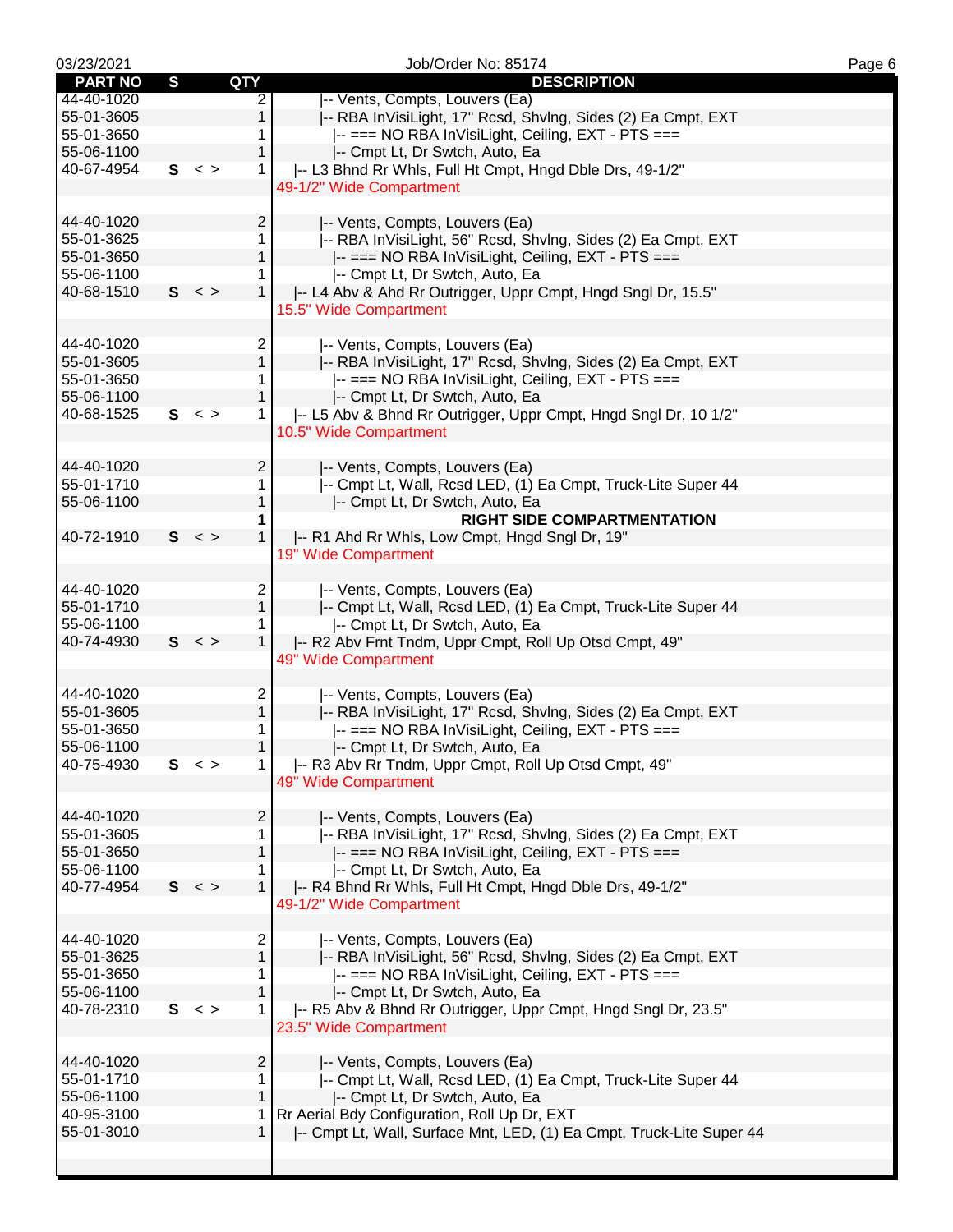| 03/23/2021     |                           | Job/Order No: 85174                                                   | Page 7 |
|----------------|---------------------------|-----------------------------------------------------------------------|--------|
| <b>PART NO</b> | S<br>QTY                  | <b>DESCRIPTION</b>                                                    |        |
| 55-06-1100     | 1.                        | -- Cmpt Lt, Dr Swtch, Auto, Ea                                        |        |
| 40-95-3105     | 1                         | $==$ No Rr Center Low Compt $==$                                      |        |
|                | 1                         | EQUIPMENT - BODY MOUNTED - T-REX 115 RMA - EXT                        |        |
| 90-02-3680     | 1                         | -- Ladder Strge, Rr Slide, Torque Box, EXT T-Rex 115 RMA              |        |
| 90-03-0218     | 1                         | -- Ladders, Ground, Provd'd By Manufacturer, T-Rex, MN                |        |
| 90-03-3400     | $\overline{c}$            | -- Ladder, Roof, Duo-Safety, 16' Alum 875-A                           |        |
| 90-06-4200     | 1                         | -- Ladder, Ext, Duo-Safety, 12' Alum, 2 Sect 1000-A                   |        |
| 90-06-4600     | 1                         | -- Ladder, Ext, Duo-Safety, 24' Alum, 2 Sect 900-A                    |        |
| 90-07-4300     | 1                         | -- Ladder, Ext, Duo-Safety, 35' Alum, 3 Sect 1225-A                   |        |
| 90-03-0230     | $\mathbf{1}$              | -- Ladders, Fldg Attic, Provd'd By Manufacturer, MN                   |        |
| 90-08-2600     | 1.                        | -- Ladder, Attic, Duo-Safety, 10' Alum, Fold 585-A                    |        |
| 90-16-5420     | 8                         | -- Pike Pole Mtg, In Ladder Compt, Ea                                 |        |
| 90-16-6110     | 1                         | -- Pike Pole Provd'd By, Bdy Bldr, Aerial/Platform                    |        |
| 90-16-2200     | $\overline{c}$            | -- Pike Pole, 4' Fbgls, "D" Hndl                                      |        |
| 90-16-2300     | 2                         | -- Pike Pole, 6' Fbgls, Round Hndl                                    |        |
| 90-16-2600     | $\overline{c}$            | -- Pike Pole, 8' Fbgls, Round Hndl                                    |        |
| 90-16-2800     | 2                         | -- Pike Pole, 10' Fbgls, Round Hndl                                   |        |
|                | 1                         | REAR STEP - T-REX 115 RMA - EXT                                       |        |
| 41-45-1270     | 1.                        | -- Handrails, T-Rex, Top Rear, Turntable Access, 12", Pair            |        |
| 41-45-1310     | ><br>1<br>$\mathbf{L}$    |                                                                       |        |
| 44-02-2100     |                           | -- Handrails, T-Rex, Rear, Turntable Access, Vert, 30", Pair          |        |
|                | 1.                        | -- Rub Rails, Rr Bdy, EXT, Extrd Alum                                 |        |
| 44-07-1700     | $\mathbf{1}$              | Fuel Fill Door Assy, BSST, Poly Pckt, LH Whl Wil Pnl, (Fire Shopp)    |        |
| 44-07-3700     | $\mathbf{1}$<br>$\geq$    | Fuel Fill Door Assy, BSST, Poly Pckt, RH Whl WII Pnl (Fire Shopp)     |        |
| 44-11-5250     | $\mathbf{1}$              | Whl Well Cmpt, Btwn Tndms Left Side, EXT                              |        |
| 44-10-2710     | $\mathbf{1}$<br>$\geq$    | -- Whi Well Cmpt, Triple SCBA Tube, Pntd S/S Dr                       |        |
| 44-10-6000     | 3                         | -- Whi Well Compt, SCBA Compt Straps                                  |        |
| 44-11-5650     | 1                         | Whl Well Cmpt, Btwn Tndms Right Side, EXT                             |        |
| 44-10-2710     | 1<br>$\,>$                | -- Whl Well Cmpt, Triple SCBA Tube, Pntd S/S Dr                       |        |
| 44-10-6000     | 3                         | -- Whi Well Compt, SCBA Compt Straps                                  |        |
|                | 1                         | == EXT T-Rex Common Body Part - 4102.020 09/10/20 ==                  |        |
| 44-01-1400     | 1                         | Bdy Trim, Frnt Bdy, Ht of Side Cmpts, Alum T/P                        |        |
| 44-01-4020     | $\mathbf{1}$              | Bdy Trim, Rr Bdy, Smooth Alum for Chevron Stripe, EXT                 |        |
| 44-02-1120     | 1                         | Rub Rails, Lwr Bdy, EXT, Extrd Alum                                   |        |
|                | 1                         | == EXT T-Rex - AC Electrical System - 4102.020 09/10/20 ==            |        |
| 60-15-1050     | 1                         | $==$ Onan Hyd Gnrtrs - MN $==$                                        |        |
| 60-15-1100     | $\mathbf{1}$<br>$\,$      | -- Gnrtr, Onan Hyd, 6KW, 120/240V, 60 Hz, 1 PH, CMHG                  |        |
| 60-20-3600     | 1.                        | -- Gnrtr Install, Fxd, Hyd Driven, Base Specs                         |        |
| 60-20-4100     | $\mathbf{1}$<br>$\, > \,$ | -- Circuit Breaker Box, 6 to 8KW, 1 PH                                |        |
| 60-20-5100     | 1<br>$\, > \,$            | -- Gnrtr Breaker Lctn, Side Compt                                     |        |
| 60-20-7100     | $\mathbf{1}$<br>$\geq$    | -- Gnrtr Instrmnt Panel Lctn, Side Cmpt                               |        |
| 60-15-9300     | $\mathbf{1}$<br>$\geq$    | -- Gnrtr, Hyd, Engage By PTO Swtch in Cab                             |        |
| 60-20-1300     | 1                         | -- Gnrtr Mtg, Top of Bdy                                              |        |
| 60-20-8300     | 1.                        | -- Gnrtr Wiring, Combo, SO & THHN                                     |        |
|                | 1                         | == EXT T-Rex - Equipment Systems - 4102.020 09/10/20 ==               |        |
|                | 1                         | == EXT TA Aerial - Pnt/Ltr/Str - 4102.020 09/10/20 ==                 |        |
| 80-05-5300     | 1                         | Bdy Paint, Aerial, Sngl Color, EXT                                    |        |
| 80-32-1350     | 1.                        | Compt Finish, DA Sanded, Up to 10 Cmpts, EXT                          |        |
| 80-40-1250     | $\mathbf{1}$              | Whl Finish, By Chassis Manufacturer                                   |        |
| 80-42-1500     | 1.                        | Bdy Paint, Touch Up, 2 oz. Bttl, One Color                            |        |
| 80-50-1700     |                           | 1   Lettering, 4" Mylar Gold Leaf, 50 Letters                         |        |
| 80-70-1300     | 1.                        | Stripe, Sngl Reflective, 4", Straight Design                          |        |
| 80-75-1600     | $\mathbf{1}$              | -- Reflective Stripe Material, White                                  |        |
| 80-72-1100     | 1.                        | Stripe, Reflective 3M, Chevron Pattern Entire Rr Red/Yellow           |        |
| 80-72-1400     | $\overline{2}$            | Stripe, Reflective, Aerial Outriggers, Both Sides of Ea White         |        |
| 80-72-1799     | 1.                        | === NO Rear Roll-Up Door Chevron Striping - Pick to Select ===        |        |
| 80-72-2010     | $\prec$                   | 1 Chevron, Reflective, Cab Door Interiors, Red/Yellow                 |        |
|                |                           | <b>Custom Cab</b>                                                     |        |
|                |                           |                                                                       |        |
| 80-79-1000     |                           | 1 NFPA Standing / Walking Surfaces Yellow Safety Tape (NFPA 15.7.1.6) |        |
| 80-80-1200     |                           | 1 Labels, Aerial Ladder Identification and Safety                     |        |
|                |                           |                                                                       |        |
|                |                           |                                                                       |        |
|                |                           |                                                                       |        |